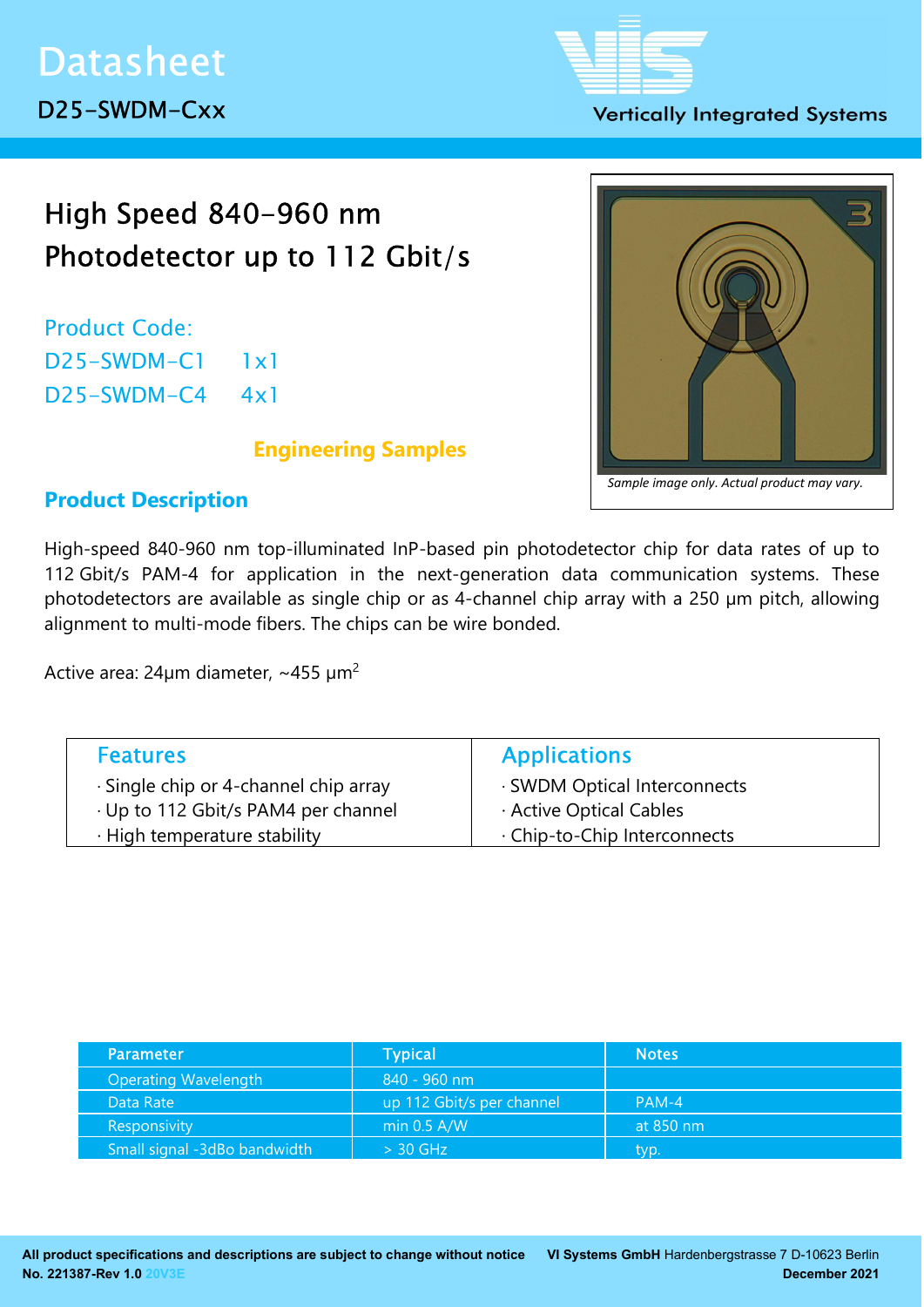

**Vertically Integrated Systems** 

# Electro-Optical Specifications (T = 0 to 85°C)

| Parameter                       | Symbol       | Condition                   | Min  | Typ  | Max            | Unit |
|---------------------------------|--------------|-----------------------------|------|------|----------------|------|
| Dark current                    | $I_d$        | $V_{Bias} = -2.5 V$         |      |      | $\overline{4}$ | nA   |
| $S_{21}$ 3 <i>dBo</i> Bandwidth | $BW_{f3dB}$  | $-2.5V$<br>50 $\Omega$ load |      | 25   |                | GHz  |
| Operating wavelength            | λ            |                             | 840  |      | 960            | nm   |
| Responsivity                    | R            | 850 nm                      | 0.50 | 0.50 |                | A/W  |
|                                 | $\mathsf{R}$ | 880 nm                      | 0.50 | 0.52 |                | A/W  |
|                                 | R            | 910 nm                      | 0.50 | 0.54 |                | A/W  |
|                                 | $\mathsf{R}$ | 940 nm                      | 0.50 | 0.56 |                | A/W  |
|                                 | R            | 1310 nm <sup>*</sup>        | 0.70 | 0.75 |                | A/W  |
|                                 | $\mathsf{R}$ | 1550 nm <sup>*</sup>        | 0.70 | 0.75 |                | A/W  |
| Capacitance                     |              |                             |      |      |                | pF   |
| Series resistance               | $R_s$        |                             |      |      |                | Ohm  |

\*anti-reflection coating is optimized for <1% reflectivity within the range 840 nm - 960 nm



S21 and S11 measurements can be supplied upon request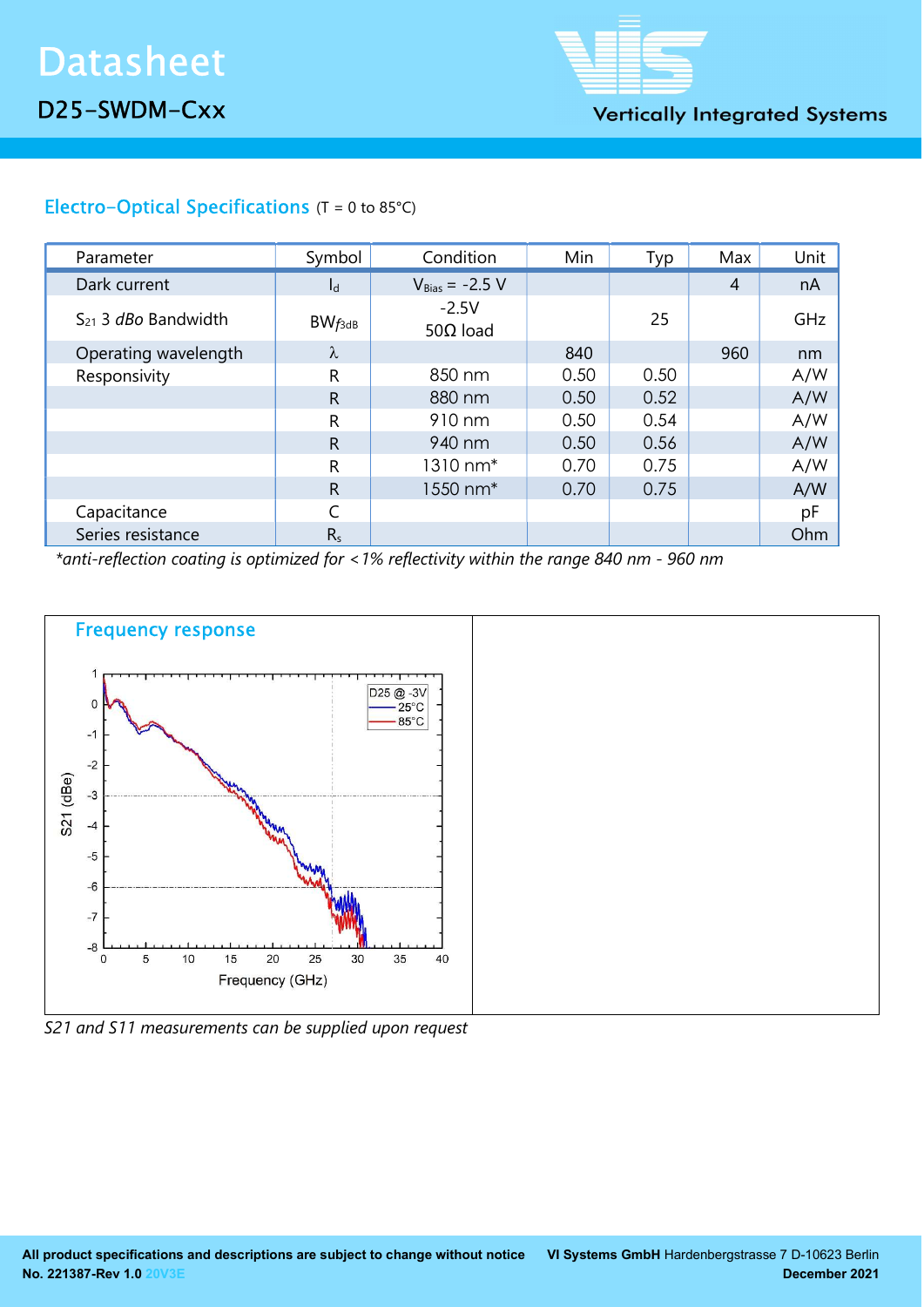

# Absolute Maximum Ratings

| Parameter                | Symbol                      | Condition         | Min   | Typ | Max | Unit          |
|--------------------------|-----------------------------|-------------------|-------|-----|-----|---------------|
| Operating temperature    | ${\mathsf T}_{\textsf{op}}$ |                   |       |     | 85  | $\degree$ C   |
| Storage temperature      | $T_{\rm st}$                |                   | $-40$ |     | 85  | °C            |
| Soldering temperature    | $T_{sl}$                    | 10 <sub>sec</sub> |       |     | 260 | $\mathcal{C}$ |
| Forward current          | <b>IFW</b>                  |                   |       |     | 10  | mA            |
| Reverse Voltage          | $V_{R}$                     |                   |       |     | 10  | V             |
| <b>HBM ESD Threshold</b> | V <sub>ESD</sub>            |                   |       |     | 90  |               |

Stress in excess of any of the individual Absolute Maximum Ratings can cause immediate irreversible damage to the component even if all other parameters are within the electro-optical specifications. Exposure to any of the Absolute Maximum Ratings for extended periods can adversely affect the reliability of these chips.

## Mechanical Dimensions

| Parameter | Type         | Min | Гур  | Max  | Unit |
|-----------|--------------|-----|------|------|------|
| Length    | Dxx-BROAD-C1 |     | 250  | 260  | µm   |
|           | Dxx-BROAD-C4 |     | 1000 | 1040 | μm   |
| Height    |              |     | 150  |      | µm   |
| Width     |              |     | 250  | 260  |      |

## Dimensions of DXX-SWDM-C1





 Contact shape Active area:  $24\mu m$  diameter, ~455  $\mu m^2$